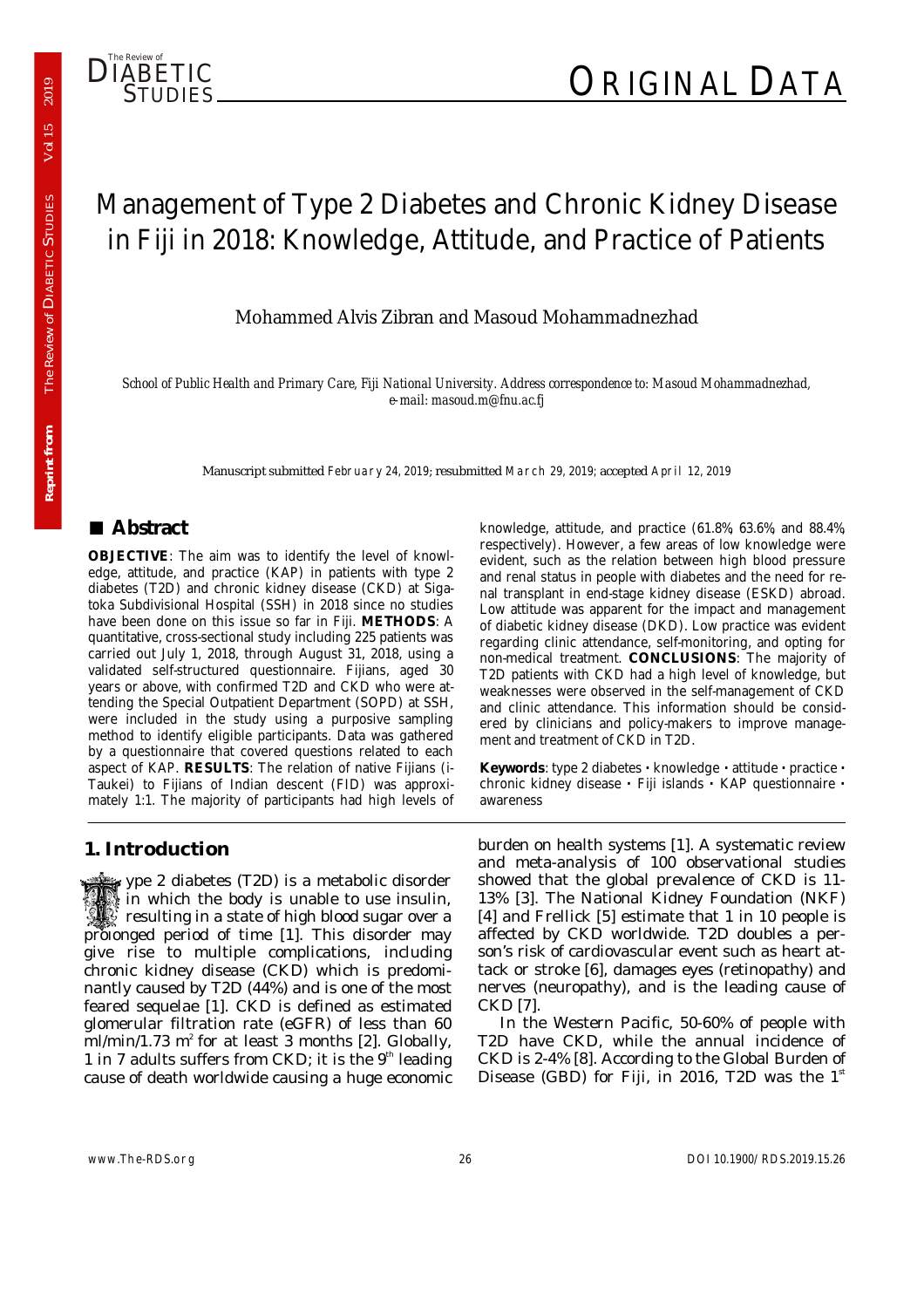cause of death,  $1<sup>st</sup>$  cause of premature death, and  $1<sup>st</sup>$  cause of death and disability combined, while CKD was the  $4<sup>th</sup>$  cause of death,  $5<sup>th</sup>$  cause of premature death, and  $4<sup>th</sup>$  cause of death and disability combined [9]. The GBD further noted that diabetes was the number one cause of years lived with disability (YLD) in Fiji [9]. In 2013, mortality attributed to CKD in Fiji was 25.6 per 100,000 people, while Fiji was ranked  $3<sup>rd</sup>$  in Oceania (after Marshall Islands and Kiribati) in terms of overall mortality caused by CKD [10].

Patients' knowledge of disease and therapy options can have a substantial influence on the development of the disease and its treatment [11]. This shows that proper knowledge of a disease is vital for health and survival; it is critical for the entire disease management process [12]. Moreover, patients' attitude towards their disease affects immediate disease status as well as the long-term outcomes, which shows that their attitude is directly linked to their health status and the occurrence of later complications [13]. Finally, the level of practice determines the extent to which patients' clinical conditions are controlled, and is an important indicator for disease management, compliance, and frequency of complications [14, 15].

Consequently, patients' KAP impacts their disease outcome, as knowledge about the disease process enables patients to make beneficial decisions regarding their health. Similarly, a positive attitude encourages and empowers these patients to take responsibility for their health, while good practice is reflected in good control of the disease which ideally leads to disease development to be slowed. Fijians have a high disease burden from T2D and CKD, as mentioned above, and thus high KAP regarding these conditions would be expected to cause a decline in the economic and health burdens in Fiji.

Currently, Fiji's healthcare system follows a one-sided health approach, whereby the healthcare provider dictates the entire patient management process without considering the patient's point of view, understanding, and motivation for self-care. Thus, identifying KAP of patients in Fiji may shift the paradigm of disease management towards a greater understanding of the factors that hinder a patient's disease control, and hence will employ innovative ideas to manage patients through health promotion/empowerment, while focusing on the disease process from the patient's perspective.

To the best of our knowledge, there have been no studies to date on the level of KAP conducted in Fiji on this particular population. This study aimed to identify the level of KAP towards the

#### **Abbreviations**:

| <b>CHREC</b>   | <b>College Health Research Ethics Committee</b> |
|----------------|-------------------------------------------------|
| <b>CKD</b>     | chronic kidney disease                          |
| DKD            | diabetic kidney disease                         |
| $_{\rm eGFR}$  | estimated glomerular filtration rate            |
| <b>ESKD</b>    | end-stage kidney disease                        |
| <b>FID</b>     | <b>Fijians of Indian descent</b>                |
| <b>FNHRERC</b> | Fiji National Health Research Ethics and        |
|                | <b>Review Committee</b>                         |
| <b>FOD</b>     | Fijians of other descent                        |
| GBD            | <b>Global Burden of Disease</b>                 |
| <b>IBM</b>     | <b>International Business Machines</b>          |
| <b>KAP</b>     | knowledge, attitude, and practice               |
| NKF            | National Kidney Foundation                      |
| PH.            | public health                                   |
| SOPD           | <b>Special Outpatient Department</b>            |
| <b>SPSS</b>    | <b>Statistical Package for Social Sciences</b>  |
| SSH            | Sigatoka Subdivisional Hospital                 |
| T1D            | type 1 diabetes                                 |
| T2D            | type 2 diabetes                                 |
| TPB            | theory of planned behavior                      |
| WPR            | Western Pacific Region                          |
| YLD            | years lived with disability                     |
|                |                                                 |

causes, prevention, diagnosis, treatment, and management of T2D patients with CKD at Sigatoka Subdivisional Hospital (SSH) in 2018.

## **2. Methods**

#### *2.1 Study design and inclusion/exclusion criteria*

We have applied a cross-sectional (quantitative) study design to identify the frequency of KAP in T2D patients with CKD at SSH in 2018 from July 1 to August 31. A brief study period was chosen to comply with the budget and ethical requirements. This procedure could have affected the final study population, but fortunately, this was not the case, as explained below in the subsection "sample size". The inclusion criteria for the study sample were:

- 1. Patients with confirmed T2D plus CKD as documented in their history
- 2. Patients attending a Special Outpatient Department (SOPD) at SSH in the period of data collection (1/7/18 to 31/08/18)
- 3. Citizen of Fiji
- 4. Age more than or equal to 30 years
- 5. Agreement to participate in the study

Exclusion criteria were:

- 1. Patients with CKD, but not T2D
- 2. Patients with type 1 diabetes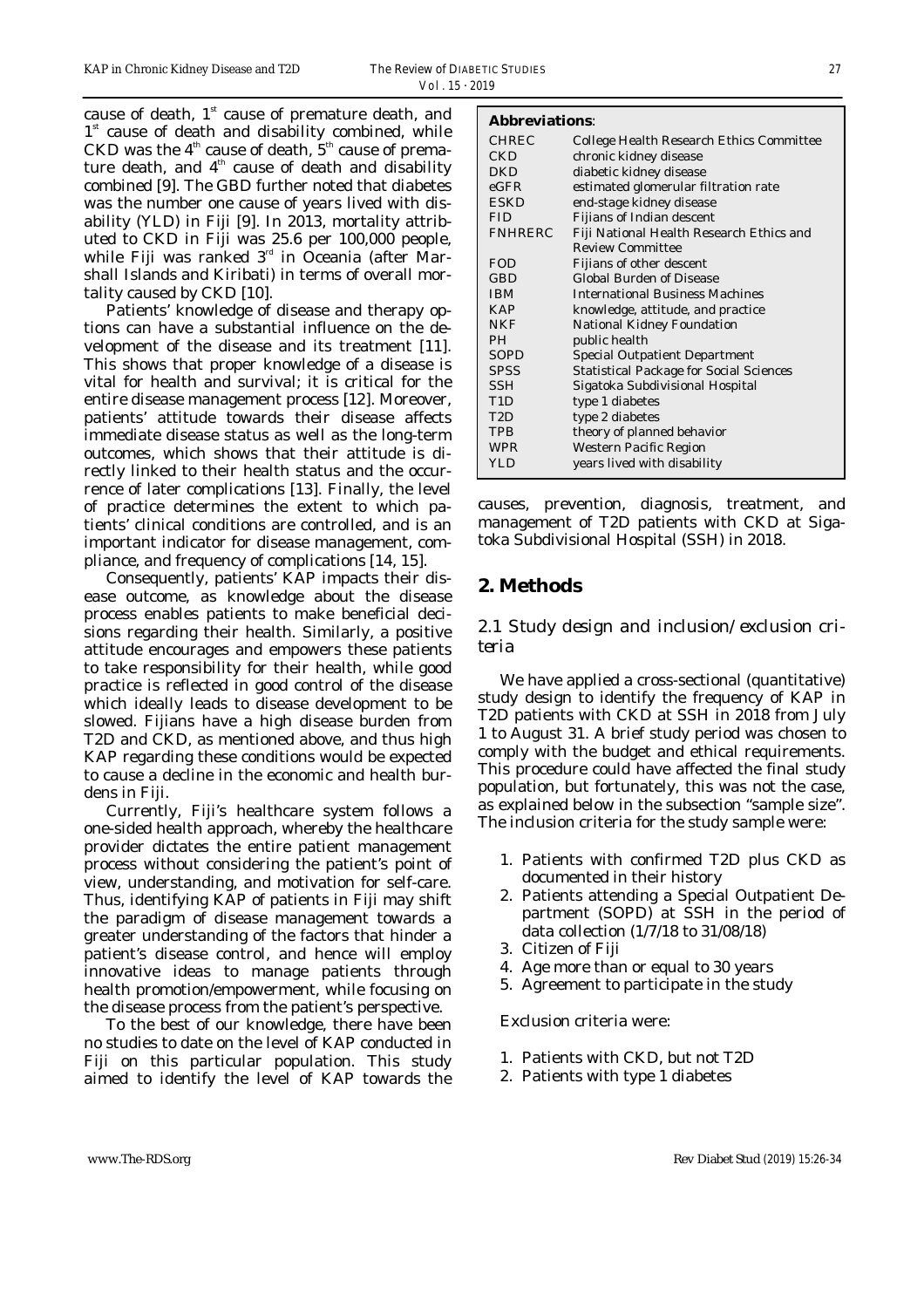- 3. Patients with mental/psychiatric conditions or any other illness that jeopardizes their mental ability to participate
- 4. Patients not interested in participating in the study

#### *2.2 Setting, sampling, and sample size*

The study was conducted at SSH's Special SOPD clinic. This particular hospital (SSH) was chosen because of the following advantages:

- 1. Accessibility of researchers
- 2. Availability of the population of interest for the study
- 3. Availability of research approval
- 4. Almost equal representation of ethnicities
- 5. The SOPD clinic at SSH is led by the Wellness Unit (of Fiji) guidelines for functional clinics. This ensured that the patients received the best available care as the clinic follows treatment protocols, basic resources are available at all times, staff is competent, and the entire SOPD functions as a multidisciplinary unit to provide holistic patient care.

Inpatients were not considered for this study since SSH does not have an adequate size for an inpatient study. SSH is a sub-divisional, secondary level hospital in the Western division of Fiji, which provides general outpatient services, inpatient services, maternity, child-health, eye-care, laboratory tests, radiological examinations, and pharmacy. It is the only hospital in the Nadroga/ Navosa subdivision that serves a population of approximately 55,000 people (one of the largest subdivisions in the Western division of Fiji), and it accepts primary referrals from its health centers, while also referring cases to its tertiary hospital, i.e. Lautoka Hospital.

The initial sample included all patients who attended SOPD at SSH during the study period and satisfied the inclusion criteria. This non-random sampling basically selected all eligible participants for the study by merely considering their eligibility status. All patients who visited SOPD at SSH during the study period automatically underwent an eligibility check after their informed consent was obtained, and they were included if they satisfied the inclusion criteria.

Since prevalence rates of CKD are not available for Fiji, not even for the western pacific region, we used the global prevalence of 11-13%. After calculating the 95% confidence interval and 5% margin

error, the estimated sample size was 173. However, taking non-responders and unwilling patients into consideration, a further 10% was added to the estimate to reach 193, which was rounded up to 200 participants as the minimal number required for the research. Each week, approximately 35 T2D patients with CKD attended SOPD at SSH. Thus, for the purpose of this study, two months (July 1, 2018 to August 31, 2018) were considered to collect the data and to achieve the minimum sample number. Every participant who satisfied the inclusion criteria was regarded as eligible for the study. As a result, from a total of 265 patients who satisfied the inclusion criteria, a sample size of 225 finally participated in this study. With a response rate of almost 85%, the sample size was considered as appropriate for this study.

#### *2.3 Data collection tool*

A KAP questionnaire was developed by reviewing the literature and using other similar questionnaires that have been used earlier such as the CKD Screening Index [16] and the KAP questionnaire developed by Stanifer *et al*. [17]. This selfadministrated questionnaire included questions on demographic characteristics of the participants and questions on KAP of T2D patients with CKD. The participants were asked to answer:

- The knowledge-related questions by 3 possible answers: "yes", "no", or "don't know"
- The attitude-related questions by 3 possible answers: "agree", "disagree", or "neutral"
- The practice-related questions by 2 possible answers: "yes" or "no"

For the knowledge component, each item was given a score of "2" for a correct answer, "1" for "don't know" and "0" for an incorrect response. The total scoring range for this section of 15 questions was 0-30 for each participant. Those with a score of 0-15 were considered to have a "low level of knowledge", those with 16-22 a "medium level of knowledge", and those scoring 23 and more a "high level of knowledge" [18]. For the attitude component, each item was given a score of "2" for a positive attitude, "1" for "neutral" and "0" for a negative attitude. Thus, the total scoring range for this section of 15 questions was 0-30 for each participant. Those with a score of 0-15 were considered to have a "low level of attitude", those with 16 - 22 a "medium level of attitude", and those scoring 23 and more a "high level of attitude" [19]. For the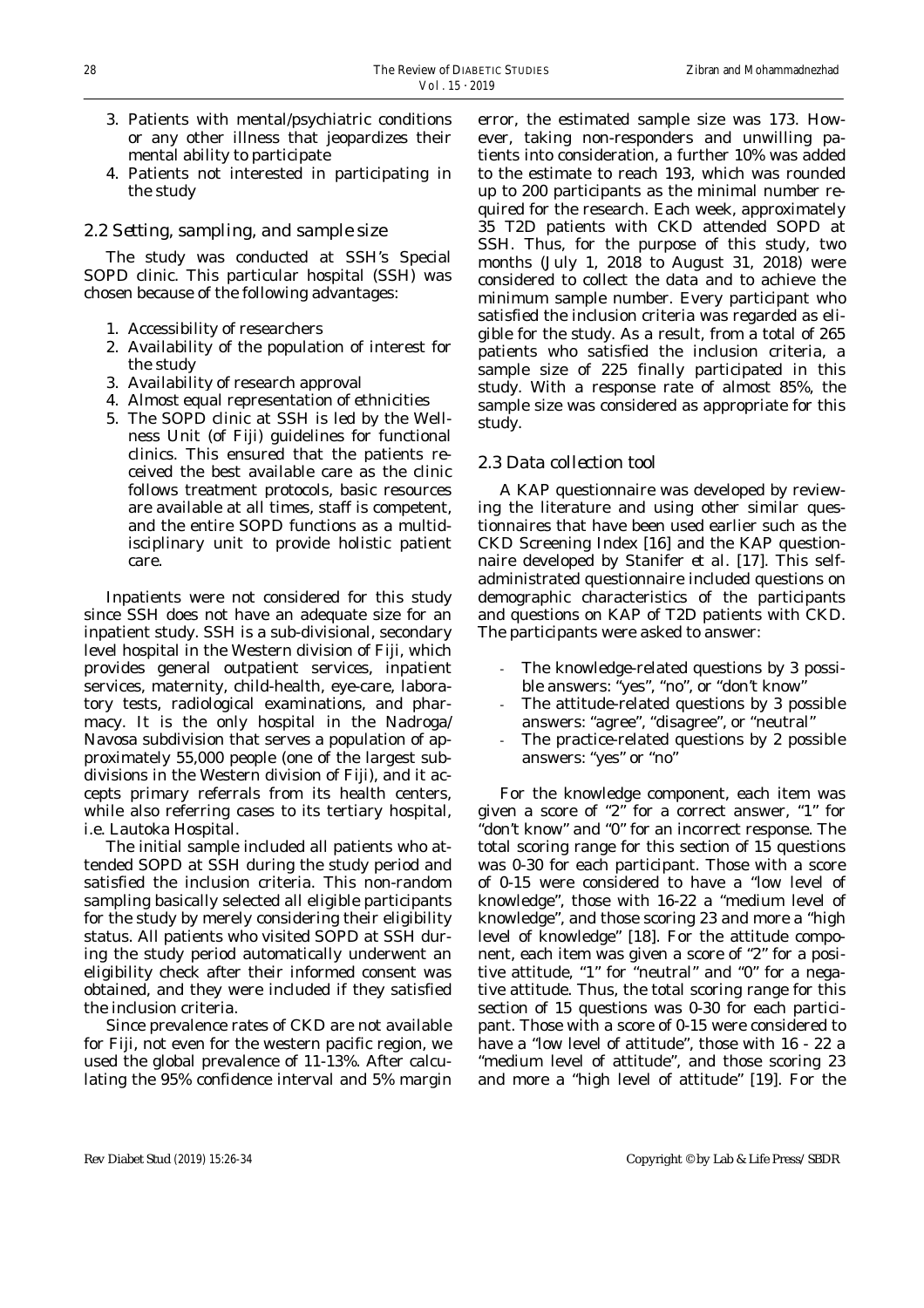practice component, each item was given a score of "1" for a positive practice and "0" for negative practice. Thus, the total scoring range for this section of 10 questions was 0-10 for each participant. Those with a score of less than 5 were considered to have a "low level of practice" and those scoring 5 or over a "high level of practice" [18].

#### *2.4 Validation of questionnaire*

To do face validity, 10 participants (5 randomly selected males and females each) who met the inclusion criteria were given the questionnaire to assess whether it was legible, clear, simple, easy, and understandable (layman terms used instead of medical jargon). These people were not included in the final analysis, and they were not further classified as per their demographic characteristics apart from gender. For content validity, three experts (a research supervisor, a co-supervisor, and a medical registrar from Lautoka Hospital) were given the questionnaire to decide whether the content met the objectives of the study or not. No reliability test was performed since this questionnaire was derived from 2 existing questionnaires which had high reliability scores (Cronbach's alphas for knowledge, attitude, and practice were 0.87, 0.73, and 0.78, respectively) [16, 17].

#### *2.5 Study procedure, data management, and analysis*

The questionnaire was filled by the participants, but a service was provided for illiterate patients involving verbal communication by a researcher or an assistant as help to complete the questionnaire, which was provided in 3 languages. All information from the questionnaires was inserted in a Microsoft Excel data sheet for cleaning and coding and a data dictionary was designed. Afterwards, data were analyzed by SPSS, version 25.

Descriptive statistics were used initially to demonstrate the baseline sociodemographic characteristics from section A of the questionnaire. The continuous variables were analyzed and expressed as means and standard deviation; the categorical variables were indicated as numbers and percentages in a frequency distribution table. The frequency of responses to the KAP questions was expressed in total and percentages.

Ethical approval for this study was obtained from the Fiji National University College Health Research Ethics Committee (CHREC) and the Fiji National Health Research Ethics and Review Committee (FNHRERC).

**Table 1.** Demographic characteristics of participants (n = 225)

| Variables      | <b>Categories</b>                | n   | %    |
|----------------|----------------------------------|-----|------|
| Age $(yr)$     | 30-45                            | 18  | 8.0  |
|                | 46-60                            | 118 | 52.4 |
|                | 61-75                            | 75  | 33.3 |
|                | >76                              | 14  | 6.3  |
| Gender         | Male                             | 110 | 48.9 |
|                | Female                           | 115 | 51.1 |
| Ethnicity      | Native Fijian (i-Taukei)         | 110 | 48.9 |
|                | <b>Fijians of Indian descent</b> | 109 | 48.4 |
|                | Fijians of others descent        |     | 2.7  |
| Employment     | Unemployed                       | 72  | 32.0 |
| status         | Employed                         | 86  | 38.2 |
|                | Domestic duties                  | 67  | 29.8 |
| Marital status | Single                           | 16  | 7.1  |
|                | Married                          | 181 | 80.4 |
|                | Divorced                         | ĥ   | 2.7  |
|                | Widowed                          | 22  | 9.8  |

## **3. Results**

#### *3.1 Participants*

All the tables in the Results section show complete data for all participants, but not their relative frequencies. The study sample for this research comprised of 225 participants aged 38-92 years (58.6  $\pm$  9.99). Despite the broad age-range, KAP rates were not assessed based on the time since diagnosis or CKD stage, even though it is expected that KAP would markedly differ between age groups and CKD stages. This is because there were no proper records of time of diagnosis due to missing records, paper records rather than electronic copies, and late diagnosis by clinicians among other reasons.

The majority of participants were aged 46-60 years (52.4%), with almost an equal number of male (48.9%) and female (51.1%) participants in this study (**Table 1**). Ethnicity was also balanced in this study, with almost an equal number of native Fijians (i-Taukei, 48.9%) and FID (48.4%). Thirty-eight percent of the participants were employed, while 29.8% were engaged in domestic duties. The majority of the participants were married (80.4%); only a few were divorced (2.7%).

#### *3.2 Evaluation of answers to knowledge-based questions*

The following percentages of study participants answered correctly on questions regarding their knowledge on kidney disease and diabetes (see **Table 2**):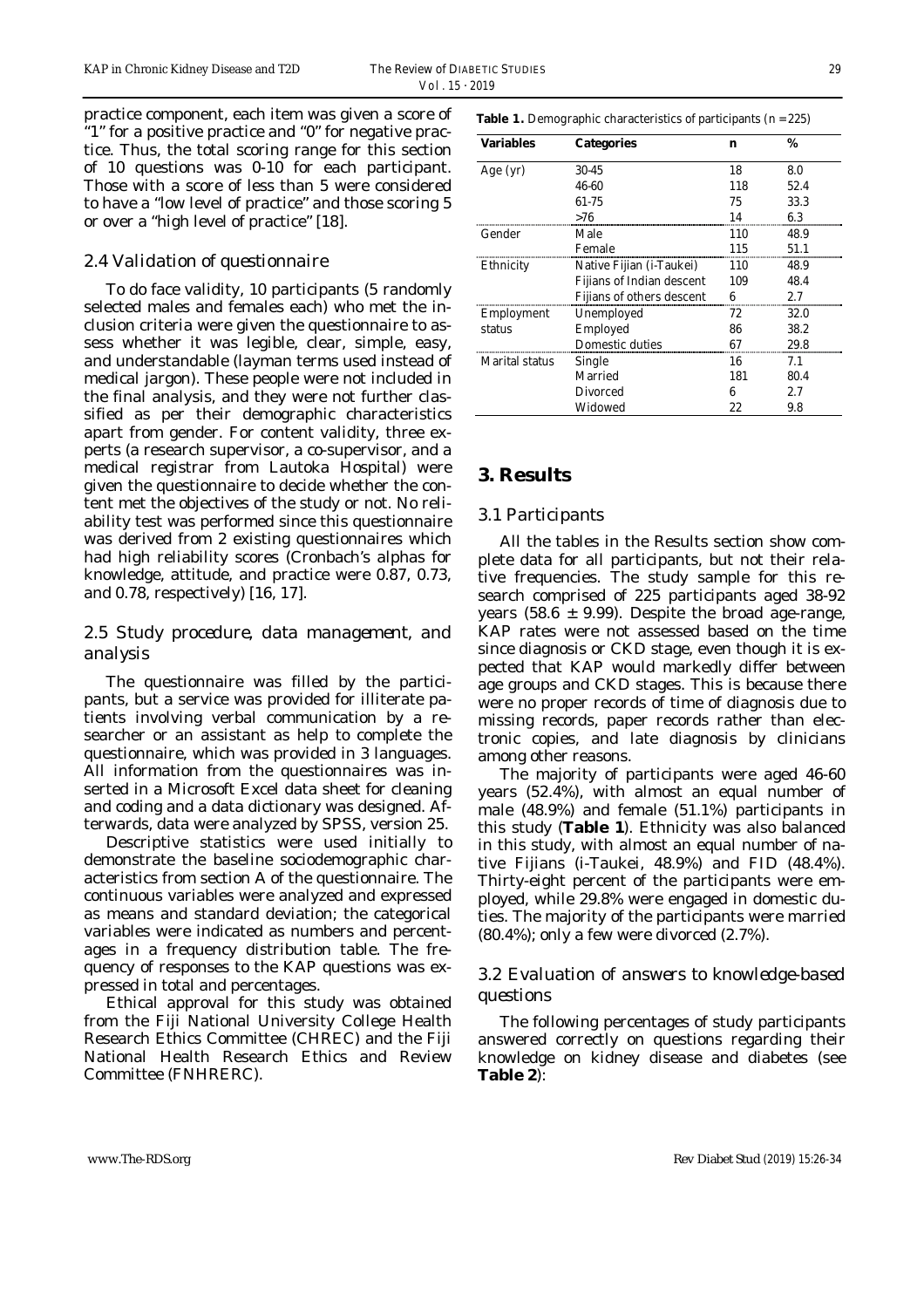- 92.4% knew that unhealthy diet and physical inactivity increased the risk of T2D.
- 74.2% knew that T2D can lead to kidney disease.
- 70.7% reported correctly that high blood pressure may worsen kidney disease in people with diabetes.
- 77.8% knew that kidney disease in people with diabetes is diagnosed by blood tests at the hospital.
- 77.3% reported correctly that a person with kidney disease has certain symptoms that should alert patients to seek medical treatment.
- 66.2% reported correctly that the kidney removes waste from the human body.
- 66% reported correctly that people with chronic kidney disease in the final stage need kidney transplant/surgery overseas.
- 51.6% knew that the kidney is involved in maintaining normal blood pressure and blood formation
- 32.8% knew that dialysis does not completely treat kidney disease in people with diabetes.

## *3.3 Evaluation of answers on attitude-related question*

The following percentages of study participants responded to statements regarding the attitude of patients with kidney disease and diabetes (see **Table 3**):

- 92.9% agreed that kidney disease is a big problem in Fiji.
- 94.7% were interested in knowing their kidney status.
- 80.9% reported that knowledge about their kidney condition would worry them.
- 66.2% disagreed that they would be able to bear the financial costs linked to CKD.
- 92.4% agreed that their family deserved to know about their kidney status.
- 35.6% had considered a plan if their kidney disease progressed to the final stage.
- 85.8% considered kidney disease as potentially life-threatening and restricting in terms of daily life activities.
- 55.6% disagreed that CKD would not affect their health in any way.
- 92.9% agreed that their family members need to be checked for diabetes and CKD if they were more than 40 years old.

**Table 2.** Frequency of response on knowledge-related questions (n  $= 225$ 

| Question                                 | Response   | n   | %    |
|------------------------------------------|------------|-----|------|
| Do unhealthy diet and lack of physi-     | Yes        | 208 | 92.4 |
| cal activity increase the risk of diabe- | No         | 6   | 2.7  |
| tes?                                     | Don't know | 11  | 4.9  |
| Can diabetes lead to kidney disease?     | <b>Yes</b> | 167 | 74.2 |
|                                          | Nο         | 13  | 5.8  |
|                                          | Don't know | 45  | 20.0 |
| Does high blood pressure worsen          | Yes        | 159 | 70.7 |
| kidney disease in people with diabe-     | Nο         | 10  | 4.4  |
| tes?                                     | Don't know | 56  | 24.9 |
| Is kidney disease in people with dia-    | Yes        | 175 | 77.8 |
| betes diagnosed at hospital by doing     | Nο         | 10  | 4.4  |
| blood tests?                             | Don't know | 40  | 17.8 |
| Does a person with kidney problems       | Yes        | 174 | 77.3 |
| have certain symptoms that can alert     | No         | 9   | 4.0  |
| him/her to seek medical attention?       | Don't know | 42  | 18.7 |
| Does the kidney remove waste from        | <b>Yes</b> | 149 | 66.2 |
| the human body?                          | No         | 14  | 6.2  |
|                                          | Don't know | 62  | 27.6 |
| Is the kidney involved in maintaining    | Yes        | 116 | 51.6 |
| normal blood pressure and other          | No         | 11  | 4.8  |
| functions like blood formation?          | Don't know | 98  | 43.6 |
| Does dialysis completely treat kidney    | <b>Yes</b> | 53  | 23.6 |
| disease in people with diabetes?         | Nο         | 74  | 32.8 |
|                                          | Don't know | 98  | 43.6 |
| Do people with chronic kidney dis-       | <b>Yes</b> | 148 | 65.8 |
| ease in the final stage need kidney      | Nο         | 21  | 9.3  |
| transplant/surgery overseas?             | Don't know | 56  | 24.9 |

## *3.4 Evaluation of answers on practice-related question*

The following percentages of study participants responded to statements regarding practice in patients with kidney disease and diabetes (see **Table 4**):

- 68.4% had attended all their booked clinics at the hospital.
- 59.6% of the subjects had undergone routine blood tests to check their kidney function every year.
- 75.6% had changed their diet after knowing their disease status.
- 57% of the subjects had checked their sugar on non-clinic days.
- 86.2% made efforts to reduce their risk factors as advised by their doctor.
- 58.7% of the subjects reported they would not seek traditional medicine if they found out they had CKD.
- All participants said that they would consult a doctor for their CKD.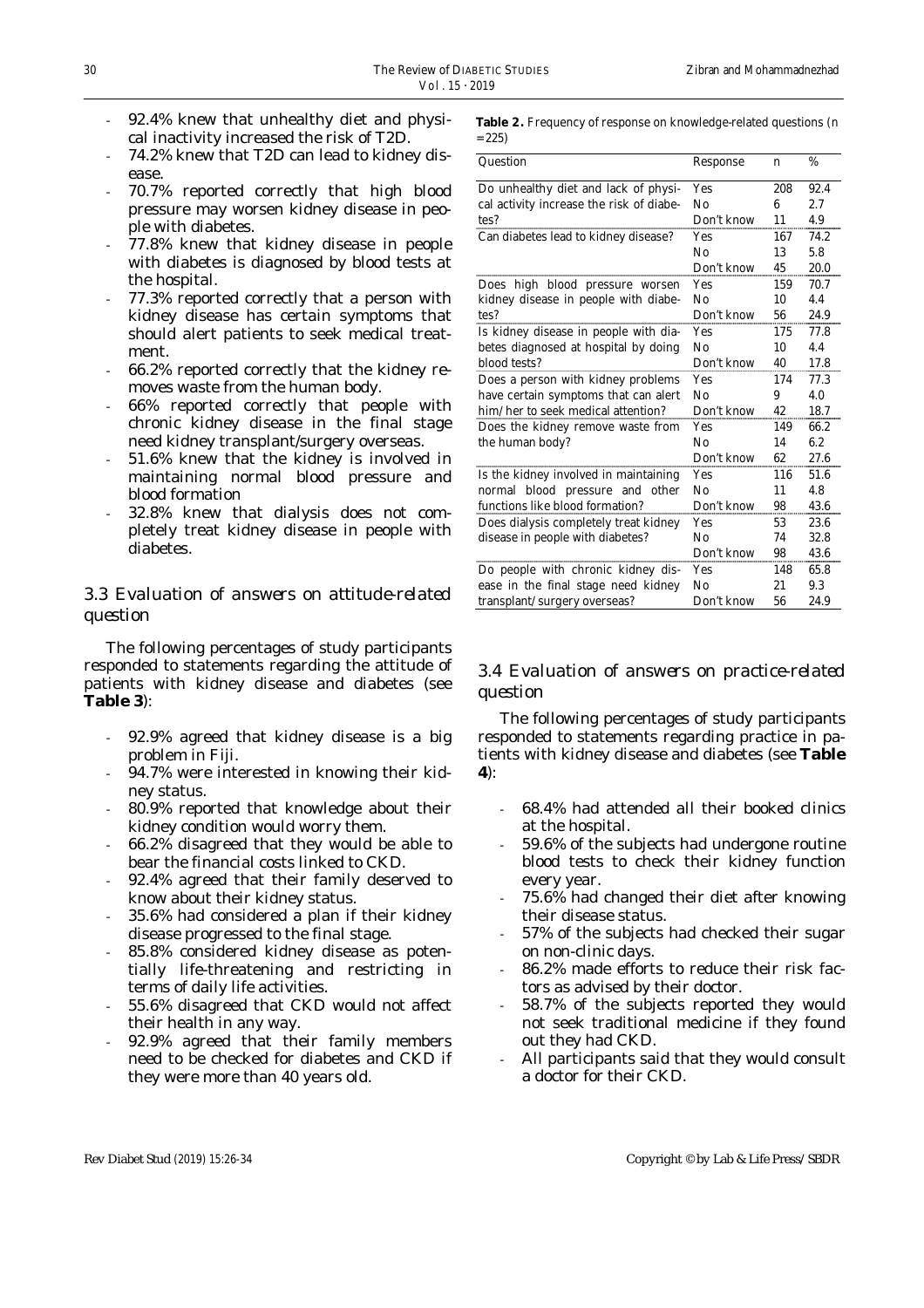## *3.5 Distribution of responses by level of knowledge, attitude, and practice*

Almost 62% of the participants had a high level of knowledge regarding the function of the kidney and the causes, prevention, diagnosis, and treatment of T2D/CKD (score of 23-30). Similarly, 63.6% of the study subjects had a high level of attitude regarding prevention, burden, impact, effect, awareness and future implications of T2D/CKD (score of 23-30). Most of the participants (88.4%) had a high level of practice towards prevention, self-management, behavior modification, medicalconsultation and health-seeking behavior (score of 5-10), as shown in **Table 5**.

#### **4. Discussion**

In this study, the majority of participants had high levels of knowledge, attitude, and practice (61.8%, 63.6%, and 88.4%, respectively). Despite these high rates, there were certain areas of concern where patients attained only low scores. A low level of knowledge was seen regarding the patients' understanding of the relationship between high blood pressure and renal status in diabetes and the need for renal transplant abroad in endstage kidney disease (ESKD) as eventual treatment. A low attitude was apparent regarding impact and management of diabetic kidney disease in the personal situation. Similarly, low practice was evident regarding clinic attendance, selfmonitoring, and opting for non-medical treatment. High knowledge was evident regarding awareness of DKD, high attitude was seen regarding prevention, burden, and effect of DKD, and high practice was noted for prevention, behavior, modification and medical consultation for T2D and CKD.

While our study showed high level of knowledge, Yusoff *et al*. found that only 69.9% of T2D patients with CKD in Malaysia had poor knowledge regarding T2D/CKD [20]. A possible explanation for this difference could be that the majority of participants in our study had a higher level of education than in the other trials. The multidisciplinary approach to patient care at SSH may have enabled the T2D patients to extend their understanding of the disease, which may have led to the high level of knowledge. Multi-disciplinary approaches to patient care have been shown to improve patient outcomes and increase patient knowledge [21].

Although the overall knowledge score was high, there are some areas of concern. Nearly one third of the participants did not know that ESKD paTable 3. Frequency of response on attitude-related questions (n = 225)

| Question/statement                             | Response        | $\mathbf n$      | %       |
|------------------------------------------------|-----------------|------------------|---------|
| Do you belief that kidney disease in           | Agree           | 209              | 92.9    |
| people with diabetes is a big problem          | <b>Disagree</b> | $\boldsymbol{2}$ | 0.9     |
| in Fiji?                                       | Neutral         | 14               | 6.2     |
| Are you interested in knowing                  | Agree           | 213              | 94.7    |
| whether your kidney status is normal           | <b>Disagree</b> | 3                | 1.3     |
| or not?                                        | Neutral         | 9                | 4.0     |
| Will knowledge about your kidney               | Agree           | 182              | 80.9    |
| condition make you worry about                 | <b>Disagree</b> | 26               | 11.5    |
| yourself?                                      | Neutral         | 17               | 7.6     |
| Will you be able to bear the financial         | Agree           | 47               | 20.9    |
| costs linked to kidney disease?                | <b>Disagree</b> | 149              | 66.2    |
|                                                | Neutral         | 29               | 12.9    |
| Do you think your family deserves to           | Agree           | 208              | 92.4    |
| know about your kidney                         | <b>Disagree</b> | 8                | $3.6\,$ |
| status/function?                               | Neutral         | 9                | 4.0     |
| Have you considered a plan if your             | Agree           | 80               | 35.6    |
| kidney disease progresses to the final         | <b>Disagree</b> | 76               | 33.7    |
| stage?                                         | Neutral         | 69               | 30.7    |
| Do you consider kidney disease as a            | Agree           | 193              | 85.8    |
| potential threat to your current life in       | <b>Disagree</b> | 10               | 4.4     |
| terms of daily life activities such as         | Neutral         | 22               | 9.8     |
| working, socializing, and community<br>status? |                 |                  |         |
| Kidney disease will not affect my              | Agree           | 79               | 35.1    |
| health and lifestyle in any way.               | <b>Disagree</b> | 125              | 55.6    |
|                                                | Neutral         | 21               | 9.3     |
| I belief people with diabetes and kid-         | Agree           | 211              | 93.8    |
| ney disease should follow all the              | <b>Disagree</b> | 10               | 4.4     |
| medical advice given to them to pre-           | Neutral         | 4                | 1.8     |
| vent worsening of their kidneys.               |                 |                  |         |
| I think my family members need to              | Agree           | 209              | 92.9    |
| be checked for diabetes and kidney             | <b>Disagree</b> | 6                | 2.7     |
| damage if they are more than 40<br>years old.  | Neutral         | 10               | 4.4     |

tients need renal transplant abroad and two third of the patients did not know that CKD is not curable with dialysis. Similarly, Stanifer *et al*. found low knowledge scores (mean 3.28/10) regarding the causes, symptoms, and treatments for DKD in Northern Tanzania [22]. Khalil and Abdalrahim recognized that the participants in Jordan were unaware of the symptoms of T2D/CKD [14], while Waterman *et al*. reported low knowledge regarding definition, diagnosis, and risk factors for kidney disease in African Americans [23]. Thus, there are various low-rate parameters of knowledge for DKD that need to be evaluated for improvement. The identified areas of low knowledge should be the target of future awareness in the clinic and possible public health programs.

A good level of attitude was found by Stanifer *et al*. who found a high rate of attitude regarding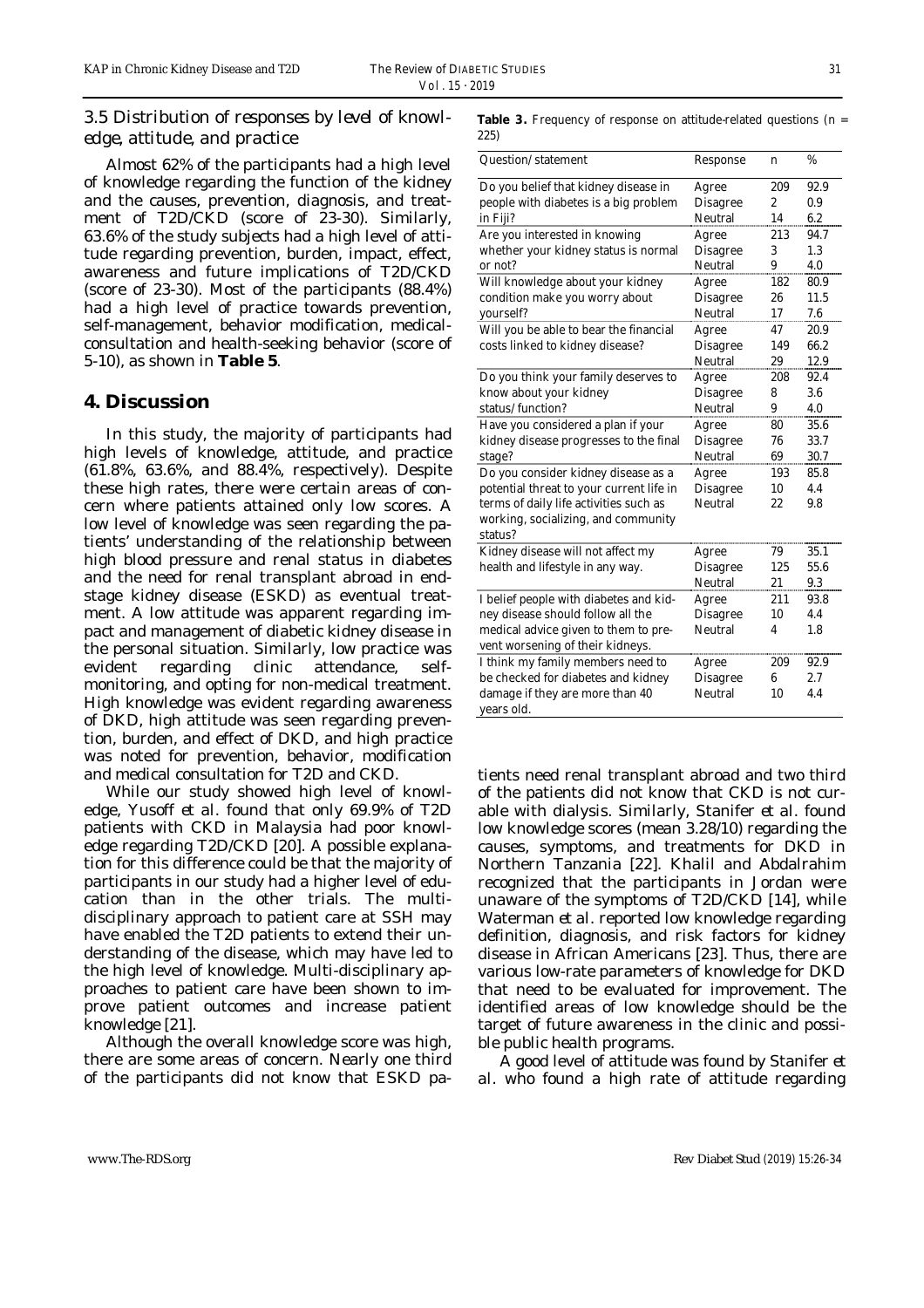| Question                                           | Response   | n   | %    |
|----------------------------------------------------|------------|-----|------|
| Have you attended most or all of your              | Yes        | 154 | 68.4 |
| booked clinics at the hospital?                    | No         | 71  | 31.6 |
| Have you undergone routine blood                   | <b>Yes</b> | 134 | 59.6 |
| tests to check your kidney function<br>every year? | No         | 91  | 40.4 |
| Have you changed your diet after                   | Yes        | 170 | 75.6 |
| knowing about your current disease?                | No         | 55  | 24.4 |
| Have you attempted to check your                   | Yes        | 129 | 57.3 |
| sugar level on non-clinic days at your             | No         | 96  | 42.7 |
| own expense?                                       |            |     |      |
| Have you made any efforts to reduce                | Yes        | 194 | 86.2 |
| your risk factors, if you have any as              | No         | 31  | 13.8 |
| advised by your doctor?                            |            |     |      |
| If you find out you have kidney dis-               | Yes        | 93  | 41.3 |
| ease, would you seek traditional heal-             | No         | 132 | 58.7 |
| ing/medicine?                                      |            |     |      |
| If you find out you have kidney dis-               | Yes        | 225 | 100  |
| ease, would you consult a doctor?                  | No         | 0   | 0    |

**Table 4.** Frequency of response on practice-related questions (n = 225)

**Table 5.** Distribution of responses by level of KAP

| <b>Variables</b>                  | N   | $\%$ |
|-----------------------------------|-----|------|
| <b>Knowledge</b>                  |     |      |
| Low level of knowledge (0-15)     | 2   | 0.9  |
| Medium level of knowledge (16-22) | 84  | 37.3 |
| High level of knowledge (23-30)   | 139 | 61.8 |
| <b>Attitude</b>                   |     |      |
| Low level of attitude (0-15)      | 2   | 0.9  |
| Medium level of attitude (16-22)  | 80  | 35.6 |
| High level of attitude (23-30)    | 143 | 63.6 |
| <b>Practice</b>                   |     |      |
| Low level of practice $(0-4)$     | 26  | 11.6 |
| High level of practice (5-10)     | 199 | 88.4 |

health concerns and economic and social impacts of renal disease in 97% of DKD patients [22]. In contrast, Roomizadeh *et al*. reported a poor attitude in 60% of the Iranian participants [24]. The possible reason for the conflicting finding may be the large population size used by the latter study and the sampling method used (convenience sampling), which could probably account for the discrepancy seen in the level of attitude between the Iranian study and the current one.

According to the theory of planned behavior (TPB), the combination of a person's attitude with perceived behavioral control and subjective norms predicts his intentions or deliberate behavior [25]. Thus, if patients have a high level of attitude, as they had in this study, then this may result in good behavioral outcomes in terms of DKD.

The overall attitude regarding prevention, burden, effects, and awareness of T2D/CKD was high in our study. The future aim is to maintain and reenforce this level of attitude, while improving the few areas of low attitude. In the model of TPB, attitude is one of the main categories of behavior. Therefore, careful deliberation on this category may result in considerably improved behavior in patients with DKD and thus improved health [25].

However, high levels of knowledge and attitude are not sufficient to achieve improved health if they are not translated into good practice [26]. The majority of the T2D patients with CKD at SSH in 2018 (88%) had a high level of practice (score range 5-10) regarding prevention, selfmanagement, behavioral modifications, medical consultation and health-seeking behavior.

In contrast to our study, Stanifer *et al*. reported poor practice, in that 80% of the Tanzanian subjects were found to have poor practice towards DKD, mainly because they went to traditional healers and used traditional medicine for the treatment of kidney disease [22]. This is an alarming drawback as these patients may be subject to high rates of mortality. The poor practice rates among patients from Tanzania may be explained by a lack of knowledge about the disease and effective medical treatment.

Despite the fact that the overall practice was high in SSH in 2018, there are a few aspects that need to be improved. A large proportion (one third) of the participants missed clinic visits; patients who repeatedly missed clinic visits have worse metabolic control and more complications than those who attended most of their appointments [27]. In this regard, 40% of the participants did not have regular blood tests to monitor their renal status. It is recommended that DKD patients should have their renal profiles done at least once every 6 months to identify acute deterioration in renal function so that patients can be managed accordingly, if resources permit [28].

The participants in this study had a high level of practice regarding prevention, behavioral modifications, and medical consultation for DKD, but they had poor practice values regarding selfmanagement and health-seeking behavior. They need to learn the importance of self-management. However, it is not only the medical personnel who is responsible for managing the medical conditions. The patients themselves need to take responsibility for their own health so that a collaborative treatment is enabled, which is planned by the physicians and accepted by the patients [26].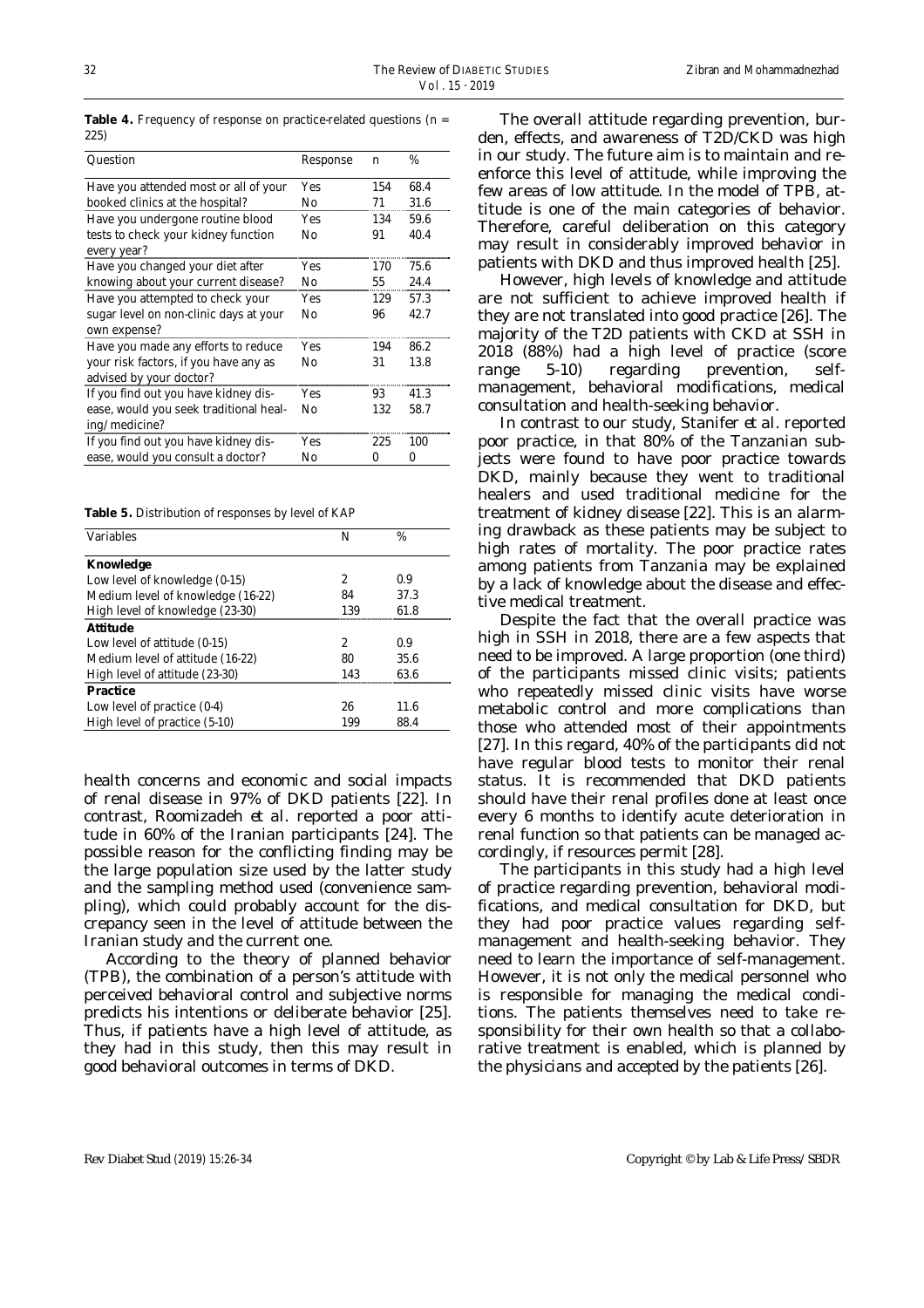Health-seeking behavior impacts health outcome as patients with positive behavior tend to seek medical care earlier, and thus reduce or delay the onset of complications via early medical intervention [26]. Therefore, self-management and health-seeking behavior are two important parameters which have been identified and which should be the focus of future public health interventions in order to improve these practices and consequently delay or reduce the complications of DKD.

The findings of this study have identified some gaps in knowledge that may be further explored by future studies. Firstly, the general awareness of DKD was high, but patients lacked understanding on specific aspects such as risk factors for renal disease, treatment, and management, even though these factors are usually explained to patients by their doctors. It is noticeable that patients have a good knowledge about one aspect, while knowledge on another aspect of the disease is poor.

Other studies revealed problems with different knowledge components compared to our study. A detailed future study may help to identify the reasons for these differences. Another approach could be to test the KAP of doctors who attend to these patients to analyze whether their understanding, behavior, and practice is affecting those of DKD patients.

Similarly, the aspects of attitude, although interrelated, did not show consistent scores as patients had different attitudes towards these components. Practice scores were generally consistent, though patients opted for non-medical treatments as well. It may be worthwhile analyzing the contrasting findings by employing a qualitative study method to understand the patients' perspectives in detail.

The present study had several strengths. It is probably the first study done in Fiji (and or even in the South Pacific region) that focuses on KAP of T2D patients with CKD. The inclusion of all eligible patients who satisfied the inclusion criteria ensured that a large sample was available for this study. Baseline demographic information showed a balanced representation of gender, ethnicity, and employment status, which reduced population bias. The availability of the survey tool (questionnaire) in 3 languages enabled the collection of data from all ethnic groups (FID, i-Taukei, and FOD).

The limitations of this study include the short study period, the small sample, and the restricted scope. The study was performed within a 2-month period only, which was relatively short to collect sufficient data. This could have reduced the statistical power of the test, despite the fact that the study had already surpassed the minimal sample size required. The scope of the study was perhaps too narrow. It may have benefitted from the inclusion of hypertensive patients with CKD since hypertension is the second major cause of CKD after T2D [1]. Narrowing the scope reduced the eligible participants for this study and hence reduced the sample size, which may have affected the test's generalizability. Finally, the questionnaire was self-answered by the participants, so that there may be inaccuracies in the data gathered through this questionnaire.

#### **5. Conclusion**

The analysis showed that the majority of the T2D patients with CKD at SSH had an overall high level of knowledge regarding kidney function, diagnosis of T2D/CKD, and prevention, but they have low levels of knowledge regarding causes and treatment of T2D/CKD. Similarly, the patients had an overall high level of attitude regarding prevention of DKD, burden, effects, and awareness of T2D/CKD, but a low level of attitude regarding impact and future implications of T2D/CKD. Finally, the subjects of the present study had a high level of practice regarding prevention, behavioral modifications, and medical consultation for DKD, but they had a poor practice in terms of selfmanagement and health-seeking behavior.

The results of this study may enable clinicians and public-health policies to target those aspects of health promotion which show low levels of KAP in the clinic and through public programs. Eventually, this may lead to an increase in the overall KAP of all the T2D patients with CKD and improve health.

Increasing accessibility of materials to raise knowledge regarding patient's medical conditions, educating patients on the importance of selfmonitoring, strengthening multi-disciplinary teams to ensure management of various aspects of the disease are necessary. Moreover, large-scale future studies and experimental/intervention studies may be helpful in identifying the efficacy and effectiveness of various programs (currently used in Fiji) to increase KAP and improve healthcare.

**Acknowledgments**: We are grateful to the subdivisional medical officer of Sigatoka Subdivisional Hospital, Dr. Amos Zibran, for his agreement to use the hospital's Special Outpatient Department for this study. We also thank Mrs. Sabiha Khan for her advisory input and encouragement.